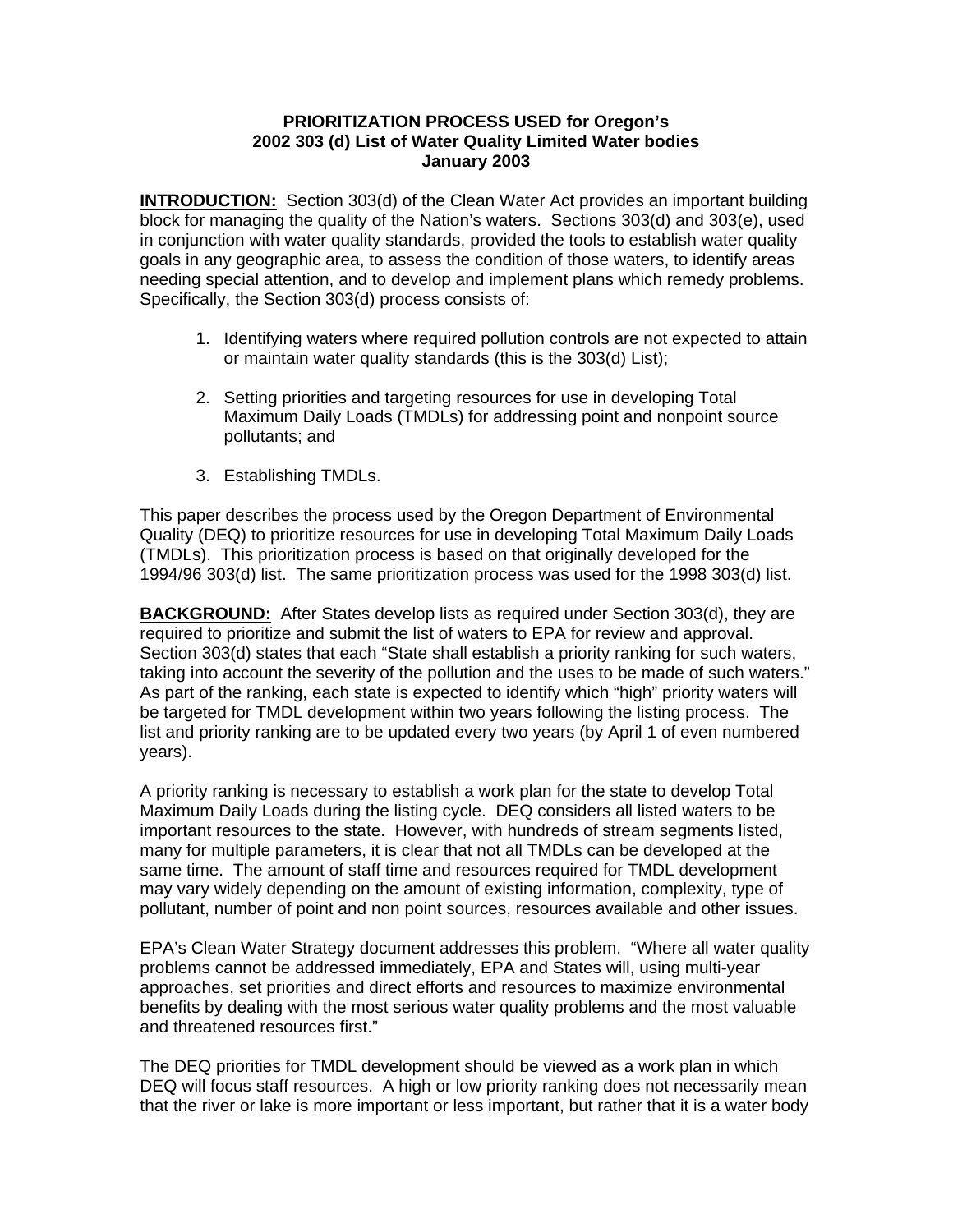selected for TMDL development for reasons identified in the prioritization process. The priority ranking also should not be viewed as a comprehensive prioritization for value of water bodies in the state. The priority ranking is limited in its scope to only water bodies that are listed on the 303(d) list. Also, it is only a priority ranking for where DEQ will commit staff resources to develop a TMDL. DEQ will continue to perform its work in all river basins in the state in such areas as monitoring water quality, working with permit holders and enforcing the state's environmental regulations.

DEQ uses a multi-step process for priority ranking and targeting. Generally, DEQ develops TMDLs on a subbasin (US Geological Survey  $4<sup>th</sup>$  field) scale. Once this geographic area has been targeted for TMDL development, DEQ may apply further criteria (second tier criteria) to identify the high priority areas within the sub basin. These criteria are explained below.

**ASSUMPTIONS:** DEQ used the following basic assumptions to develop criteria for prioritizing water bodies listed on the 2002 303(d) list.

- 1. All streams, rivers and estuaries on the 303(d) list are important and valuable resources. It is important for DEQ to develop Total Maximum Daily Loads (TMDLs) for all listed streams, as required by federal law, as quickly as resources allow.
- 2. The criteria used to prioritize the streams should be as objective as possible, but allow some flexibility through the "targeting" process to meet state and local needs and priorities.
- 3. In most cases, the geographic area was an entire sub-basin unless specific pollutants that affected an impaired beneficial use could be addressed uniquely on a smaller level (e.g. toxics affected a single water body such as one lake within a sub-basin). In that case, the specific watershed or other defined area related to the beneficial use would be ranked separately from the remainder of the sub-basin. Within a sub-basin, dissimilar water bodies could be ranked separately if listed for unrelated parameters. For example, bays and lakes listed for bacteria may be separated from the rest of a sub-basin that is listed for other parameters affecting fish.
- 4. DEQ will use beneficial uses, looking at severity of impairment and severity of pollution, to determine the priority. An example of this is a "Threatened and Endangered Species" listing or Health Advisory would be given a higher priority based on the severity of impairment or pollution.
- 5. DEQ will re-examine criteria used for prioritizing and targeting TMDL development in each listing cycle.

RANKING METHODOLOGY: All 4<sup>th</sup> field sub-basins which had water bodies listed on the 1994/1996 303(d) list were ranked in "First Tier" priority categories of 1 through 4 (where 1 is high priority and 4 is lower priority) as described below. Where multiple uses within a sub-basin are limited by impaired water quality, the sub-basin would be ranked using the highest priority. A "Second Tier" set of criteria are suggested that can be used to further develop priorities or set targets within a sub-basin. The "Second Tier" priorities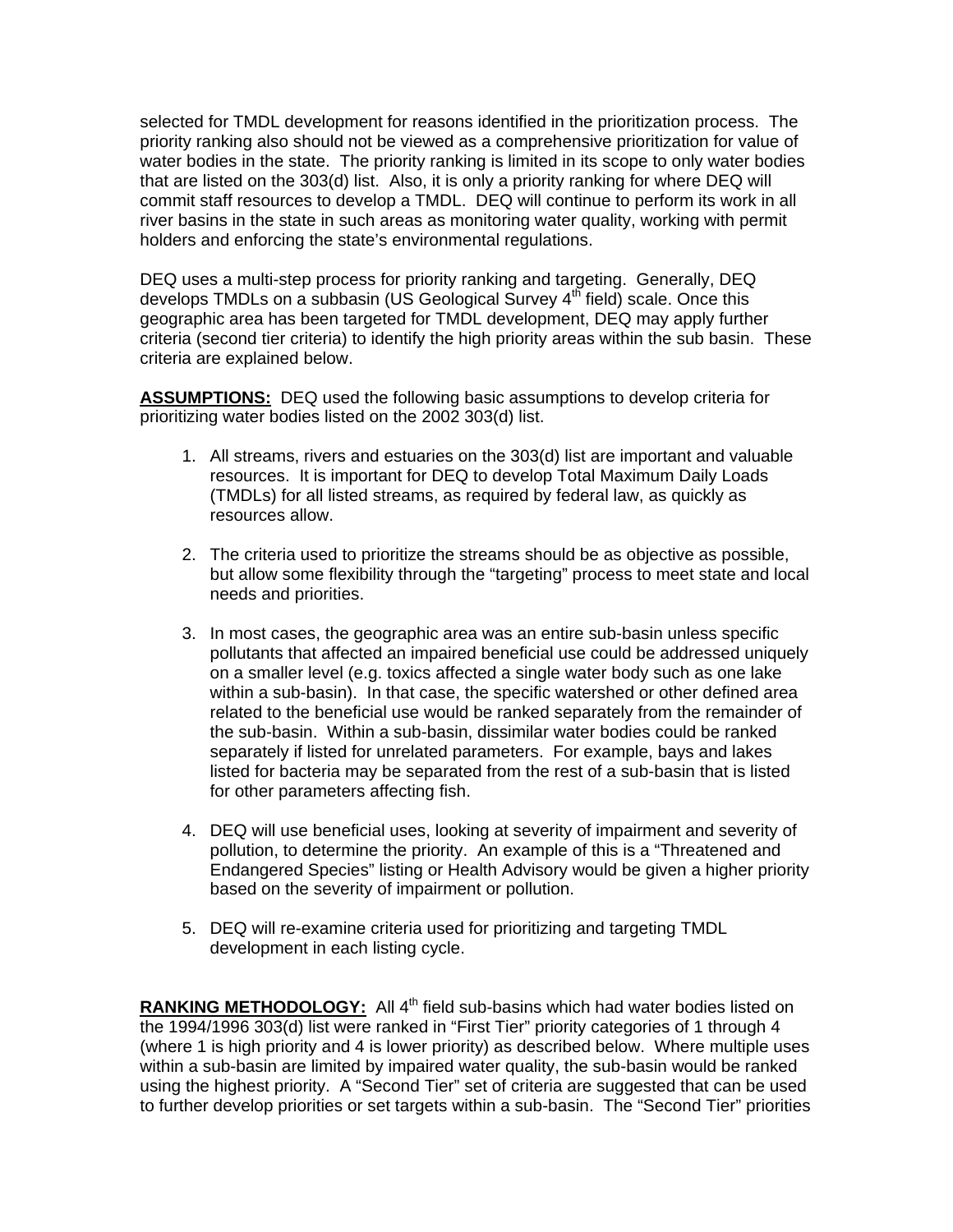were not used to further define priorities at this time and will be the subject of further refinement by the Department.

Sub-Basins (hydrologic units) were ranked as Priority 1 though 4 based on the ranking scheme described below:

## **FIRST TIER CRITERIA:**

## **Priority 1:**

#### **Endangered Fish Species:**

Spawning and rearing water bodies for federally listed threatened or endangered species or species addressed under the Oregon Plan.

Parameters of Concern: Biological Criteria, Dissolved Oxygen, Flow Modification, Habitat Modification, pH, Sedimentation, Temperature, Total Dissolved Gas, Toxics, Turbidity

### **Health Advisories:**

Streams and Lakes where the Oregon Health Division has issued a fish consumption advisory.

Parameters of concern: Toxics (tissue)

#### **Drinking Water:**

Public and Private Domestic water supply where standard pretreatment technology (filtration and disinfection) is inadequate to meet drinking standards.

Parameters of Concern: Total Dissolved Solids, Toxics (water column)

#### **Priority 2:**

#### **Candidate Fish Species:**

Spawning and rearing water bodies for fish species that are candidates or proposed for federal listing as threatened or endangered species or listed as critical on the Oregon Sensitive species list.

Parameters of Concern: Biological Criteria, Dissolved Oxygen, Flow Modification, Habitat Modification, pH, Sedimentation, Temperature, Total Dissolved Gas, Toxics, Turbidity

#### **Shellfish:**

Water bodies that experience periodic closures for not meeting standards for shellfish growing waters.

Parameters of concern: Bacteria, Toxics

## **Water Contact Recreation:**

Water bodies that experience chronic dry weather exceedences which corresponds with higher recreational usage (generally June through September).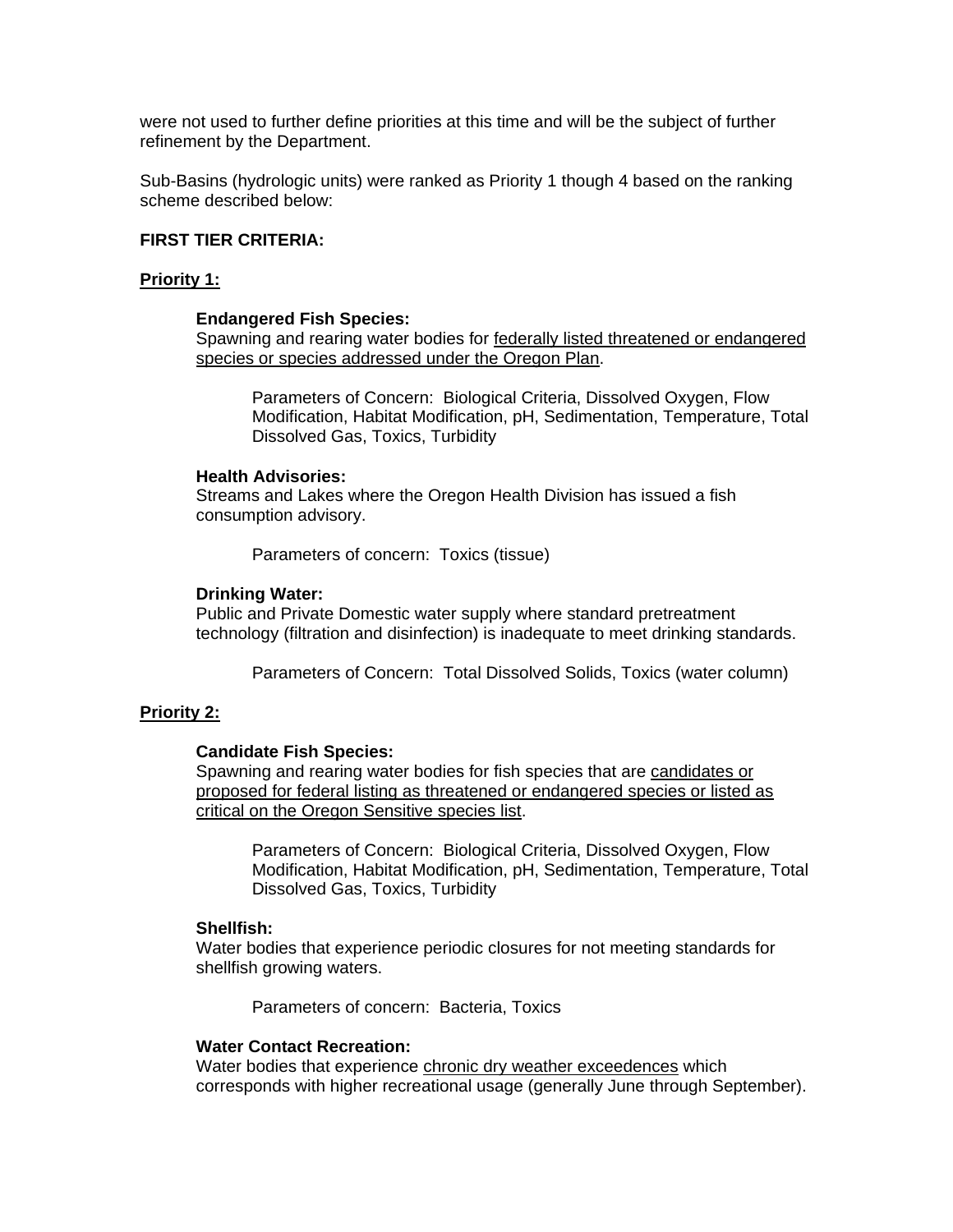Parameters of concern: bacteria

### **Priority 3:**

#### **Salmonid habitat:**

Water bodies designated for salmonid spawning and rearing that do not meet appropriate water quality standards.

Parameters of Concern: Biological Criteria, Dissolved Oxygen, Flow Modification, Habitat Modification, pH, Sedimentation, Temperature, Total Dissolved Gas, Toxics, Turbidity

## **Water Contact Recreation:**

Water bodies that experience chronic wet weather exceedences which correspond with lower recreational usage (generally October through May) or non-health related (aesthetic) concerns.

Parameters of concern: bacteria, aquatic weeds or algae, chlorophyll a, nutrients, turbidity

## **Wild & Scenic Rivers and State Scenic Waterways:**

Federally or State designated Wild & Scenic waters not meeting water quality standards that relate to aesthetics or other recreational water use.

Parameters of Concern: aquatic weeds or algae, chlorophyll a, nutrients, turbidity

#### **Industrial Water Supply:**

Waters designated for industrial water supply where standard pretreatment technology is inadequate to meet standards.

Parameters of concern: Total Dissolved Solids, Turbidity

#### **Priority 4:**

#### **Livestock Watering**

Waters designated for livestock watering that do not meet appropriate water quality standards.

Parameters of concern: Chlorophyll a or algae

### **Other Resident Fish and Aquatic Life:**

Water bodies not designated for salmonid spawning and rearing that do not meet appropriate water quality standards.

Parameters of Concern: Biological Criteria, Dissolved Oxygen, Flow Modification, Habitat Modification, pH, Sedimentation, Temperature, Total Dissolved Gas, Toxics, Turbidity

## **Aesthetics:**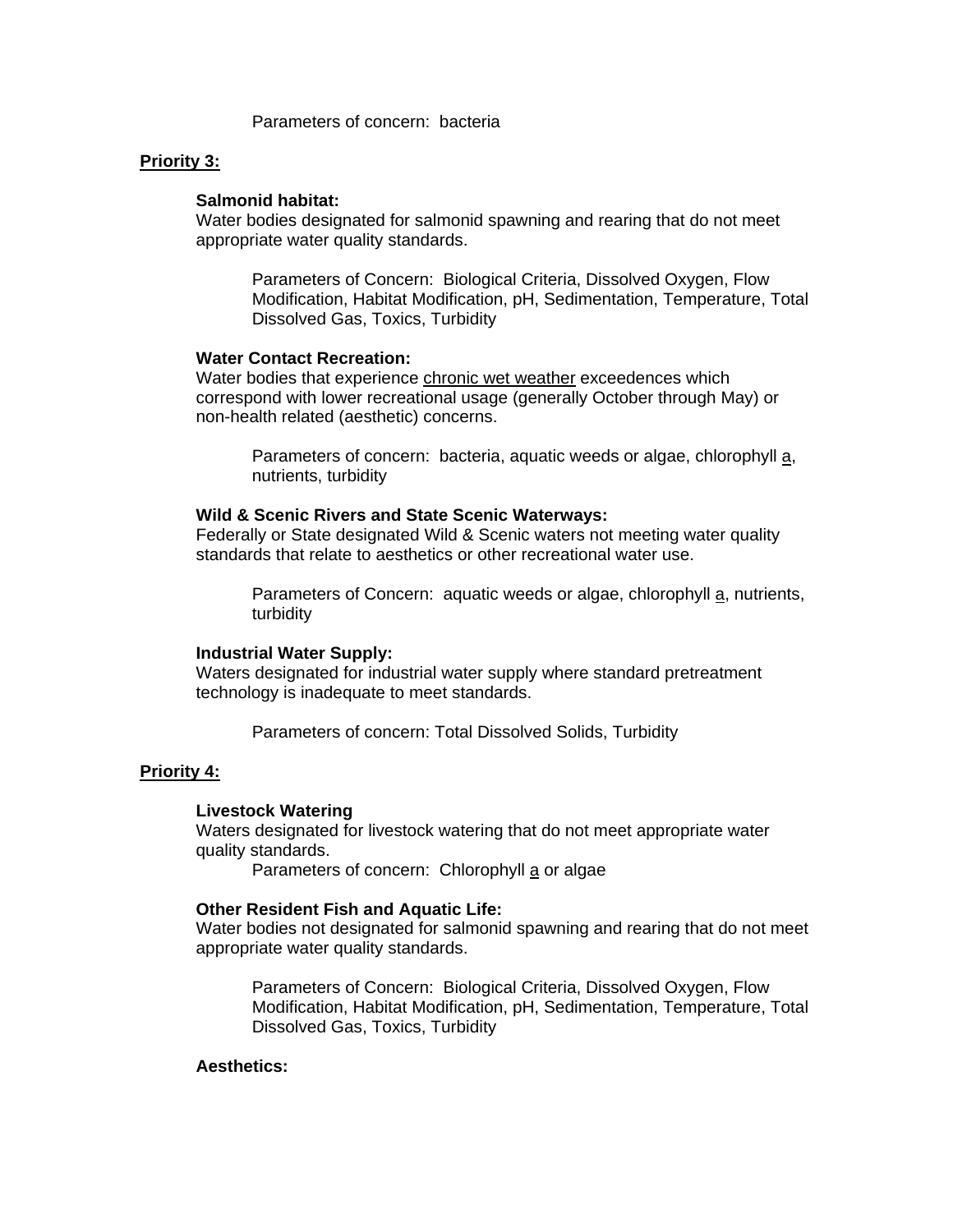Other waters (not federally or State designated Wild & Scenic waters) not meeting water quality standards that relate to aesthetics or other recreational water use.

Parameters of Concern: aquatic weeds or algae, chlorophyll a, nutrients, turbidity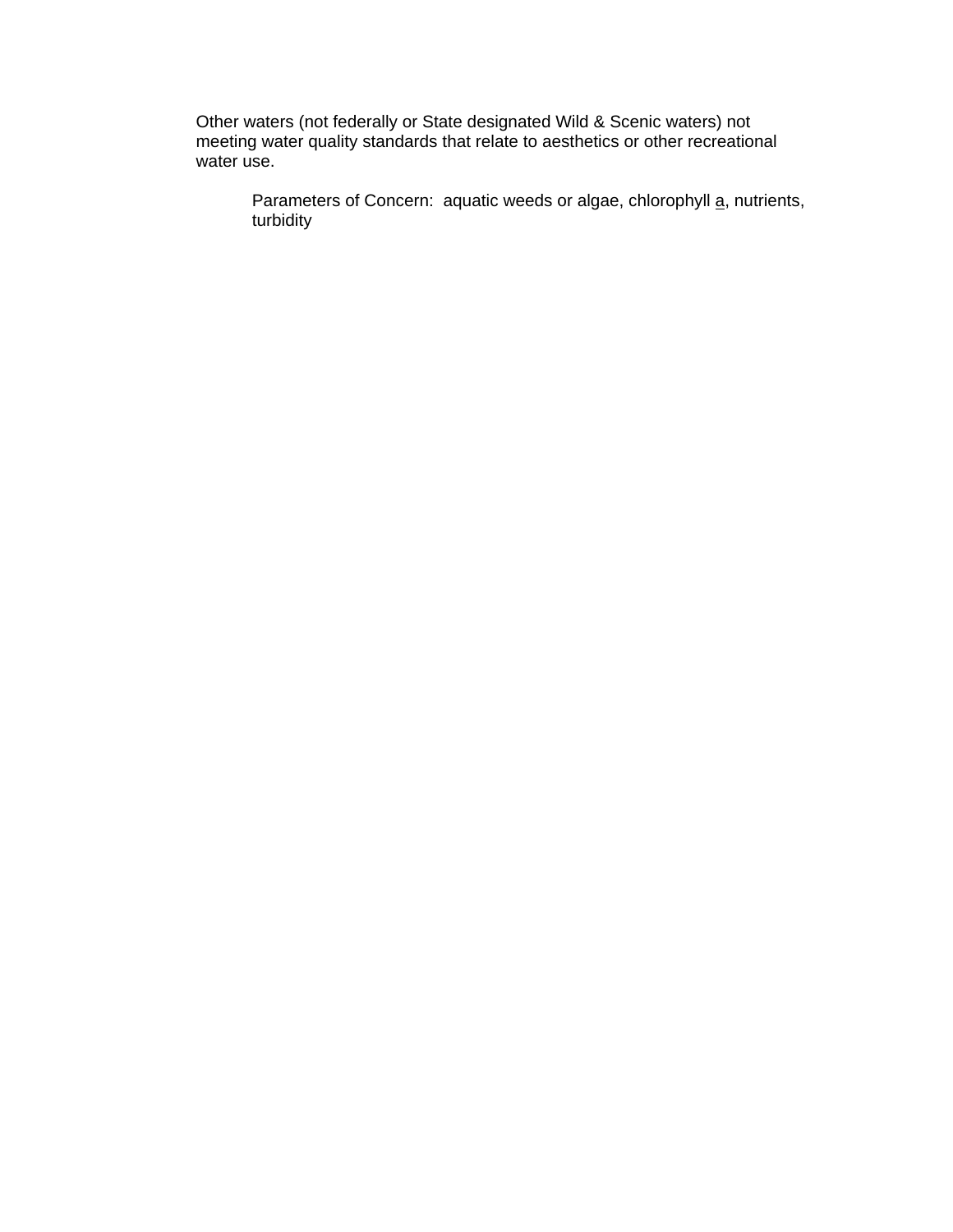# **SECOND TIER CRITERIA (to be used within the "first tier" priorities):**

Once the list is ranked into Priorities 1 through 4, a "Second Tier" of priorities could be used to further rank, refine priorities or target resources within a sub-basin. A sub-basin may be too large of an area for development of management plans (for example, federal agencies have been working at a watershed or sub-watershed scale when developing Watershed Assessments).

Second Tier criteria could include:

- Oregon Department of Fish & Wildlife (ODFW) Identified Core Area: These are reaches or watersheds within individual sub-basins that ODFW has judged to be of critical importance to the sustenance of salmon populations that inhabit those basins.
- Likelihood of Success: Examples include: areas where local groups are ready to start developing a management plan or where cost effective and reasonable efforts are likely to resolve the problem at least to a level that partially supports the use.
- Drinking Water Withdrawals: Higher priority could be given where water is used for drinking water and limited by criteria affecting drinking water.
- Wild and Scenic Rivers: These river segments could rank a higher priority than others for certain parameters (such as bacteria and algae) that affect the use of water for recreation or affect the aesthetic of such waters.
- Water Quality Trending: A higher priority could be assigned where there is a declining trend in water quality or a lower priority could be assigned where there is an improving trend in water quality.
- Weighted based on types of pollutants and severity of use impairment: Pollutants could be weighted based on impact on beneficial use. For example, a stream segment may be impaired for several parameters that affect salmon but certain parameters may be major limiting factors to fish production and need to be dealt with first so that improvements in other factors would be more beneficial (e.g. temperature of a stream may need to be addressed so that fish have access to habitat which may also be limiting).
- Economic Development: Higher priority could be assigned where economic development is a local priority or where a sewage treatment plant needs increased capacity.

## **Results:**

New listings for Oregon will be integrated into the existing 303 (d) list implementation schedule that is in effect for the 1998 listings, whenever possible. Thus, listings will be addressed on a sub-basin level according to the existing schedule. The original schedule was developed based on the priorities established at the time. This new schedule will maintain the integrity of the original schedule and the related consent decree. In general, new listings will be incorporated into sub basin efforts that will be underway in 2003 or later.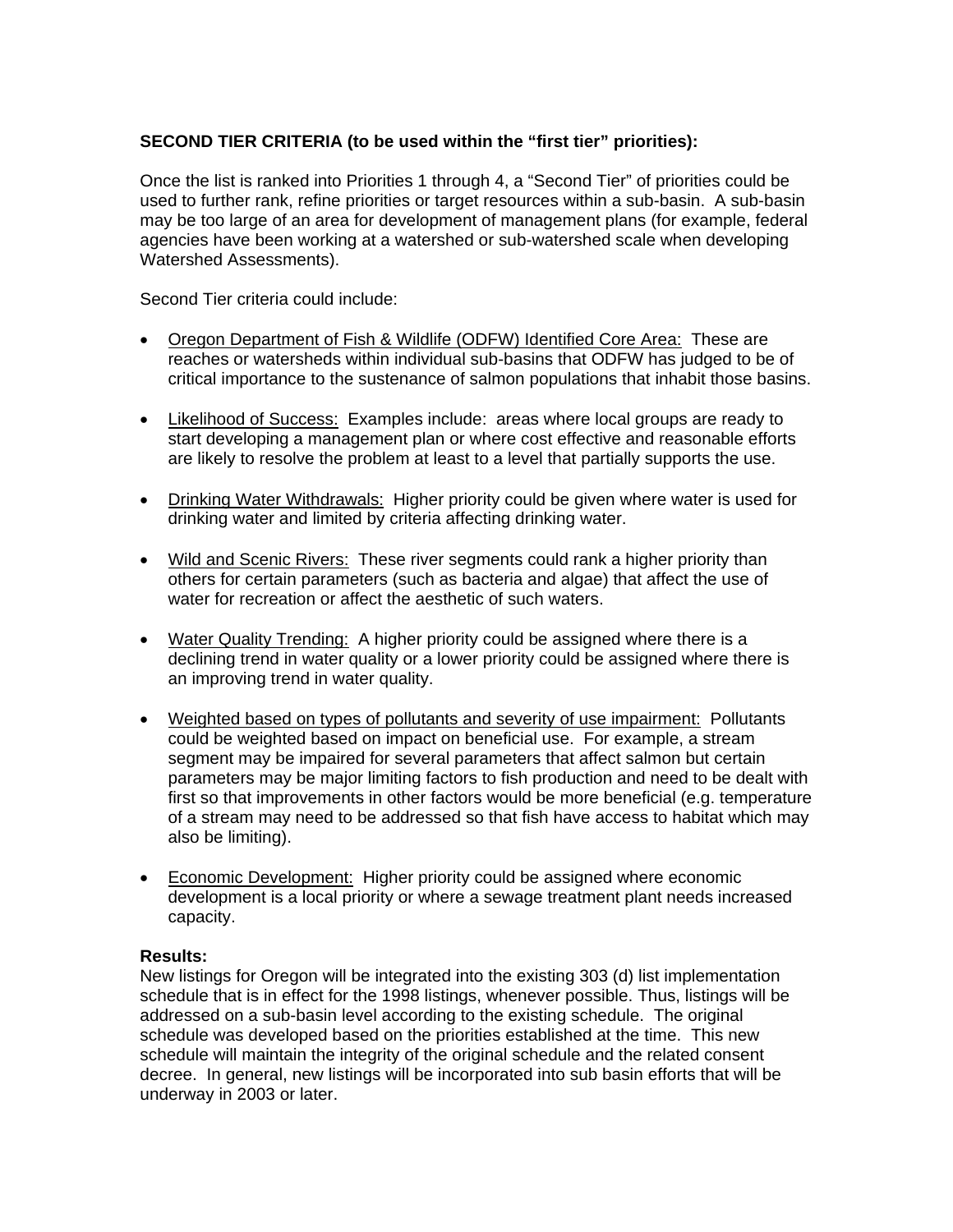Some listings will be placed on a new schedule starting in 2008 if the new listing requires additional monitoring data or analyses that would delay the existing completion date for the sub-basin. This is to preserve the existing schedule for completion of the 1998 listings. In such cases, the new listing would be tied to the anticipated review date for that sub basin. Typically, the review date is five years after issuance of the TMDL. New listings for sub basins that have already been completed will also be added to the review schedule, usually starting in 2008. Below is the sub basin 1998 schedule. In addition, individual exceptions for the 2002 listings are noted below if they can not be incorporated into the existing sub basin schedule.

### **2003 (Includes sub basins not yet completed scheduled prior to 2003)**

Alvord Lake Applegate **Chetco** Imnaha John Day – Middle Fork John Day – North Fork Little Deschutes Lost River Lower Columbia – Clatskanie Lower Columbia – Sandy Lower Columbia – Youngs Lower Grande Ronde Lower Klamath Lower Malheur Middle Columbia – Hood Middle Columbia – Lake Wallula Nehalem Necanicum **Smith** Snake South Fork Coquille Umpqua Upper Deschutes Upper Malheur Upper Quinn Walla Walla Wallowa Warner Willamette Basin (except Molalla-Pudding and Yamhill) **Willow** 

## **2004**

Beaver - South Fork Illinois Lower Crooked Lower Rogue Middle Rogue Upper Crooked Upper John Day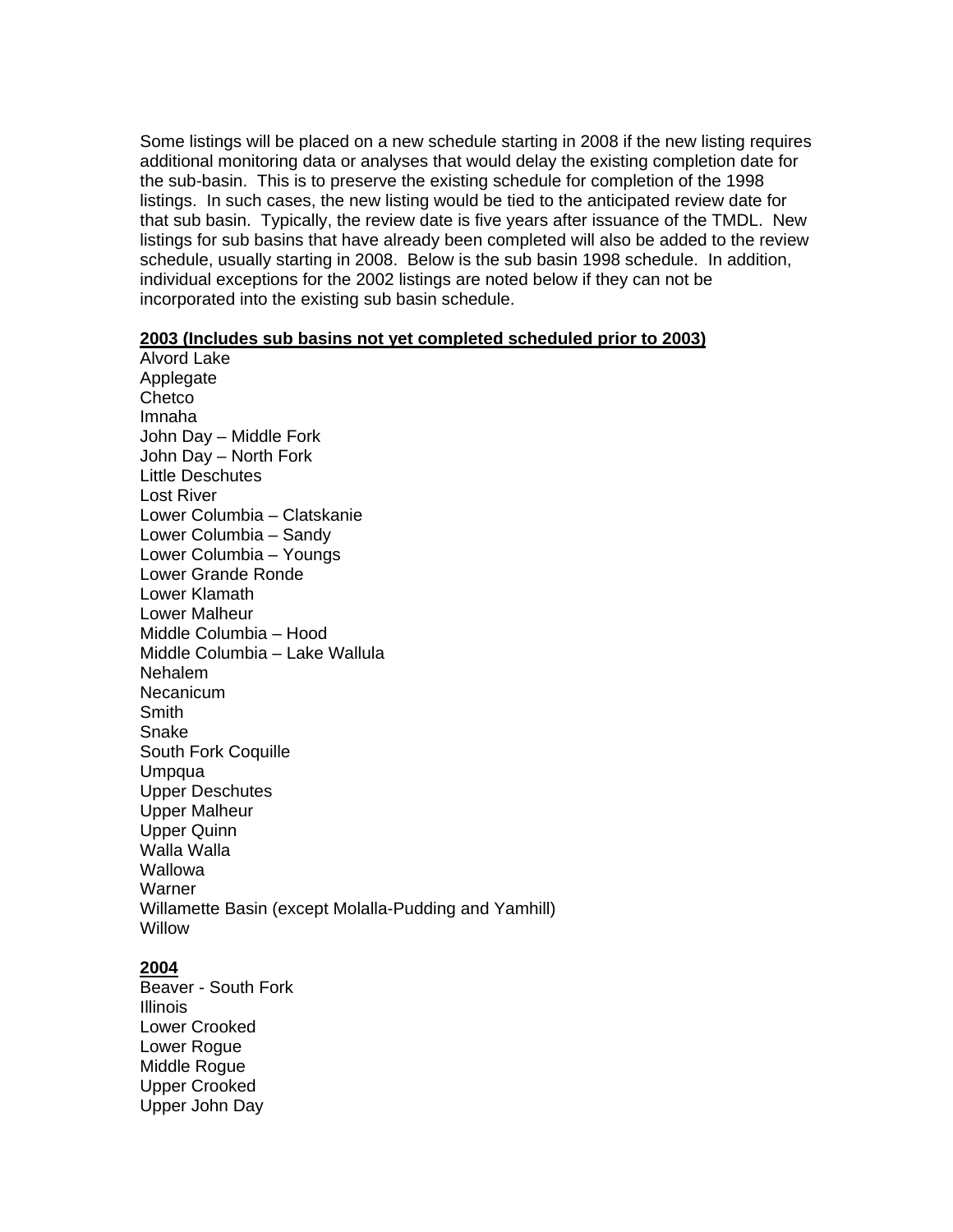Upper Rogue

# **2005**

**Burnt** Coos **Coquille** Lower John Day Wilson/Trask/Nestucca – New Listings for Dissolved Oxygen, pH, Iron

## **2006**

Columbia River (Crosses Sub basins) – New Listings for Polynuclear Aromatic **Hydrocarbons** Crooked – Rattlesnake East Little Owyhee Jordan Lower Columbia –Youngs– New Listings for Toxics (Cr, Cu, Fe, Mn, Zn) Lower Deschutes Lower Owyhee Middle Owyhee Middle Snake - Succor South Fork Owyhee **Trout** 

## **2007**

Clackamas – E Coli Donner und Blitzen Goose Lake Guano Harney – Malheur Lakes Lake Albert Lower Columbia – Sandy – New Listing for E Coli Molalla-Pudding Silver **Silvies** Summer Lake Thousand - Virgin Yamhill

## **2008 – New Listings**

Alsea (moved from 2006) Applegate – Dissolved Oxygen Coast Fork Willamette – Ammonia Lower Willamette – Iron, Manganese, Chlordane, Polynuclear Aromatic, E Coli Middle Columbia – Hood – Chlorpyrifos, Zinc, Guthion, Iron Middle Willamette – Copper, Lead, Zinc North Umpqua – Toxics (Arsenic, Copper, Iron, Lead, Manganese, Mercury) Siletz – Yaquina (moved from 2006) Siltcoos (moved from 2006) Siuslaw (moved from 2006) South Umpqua - Toxics (Arsenic, Copper, Iron, Lead, Manganese, Mercury) Umatilla – Dissolved Oxygen, Iron, Manganese